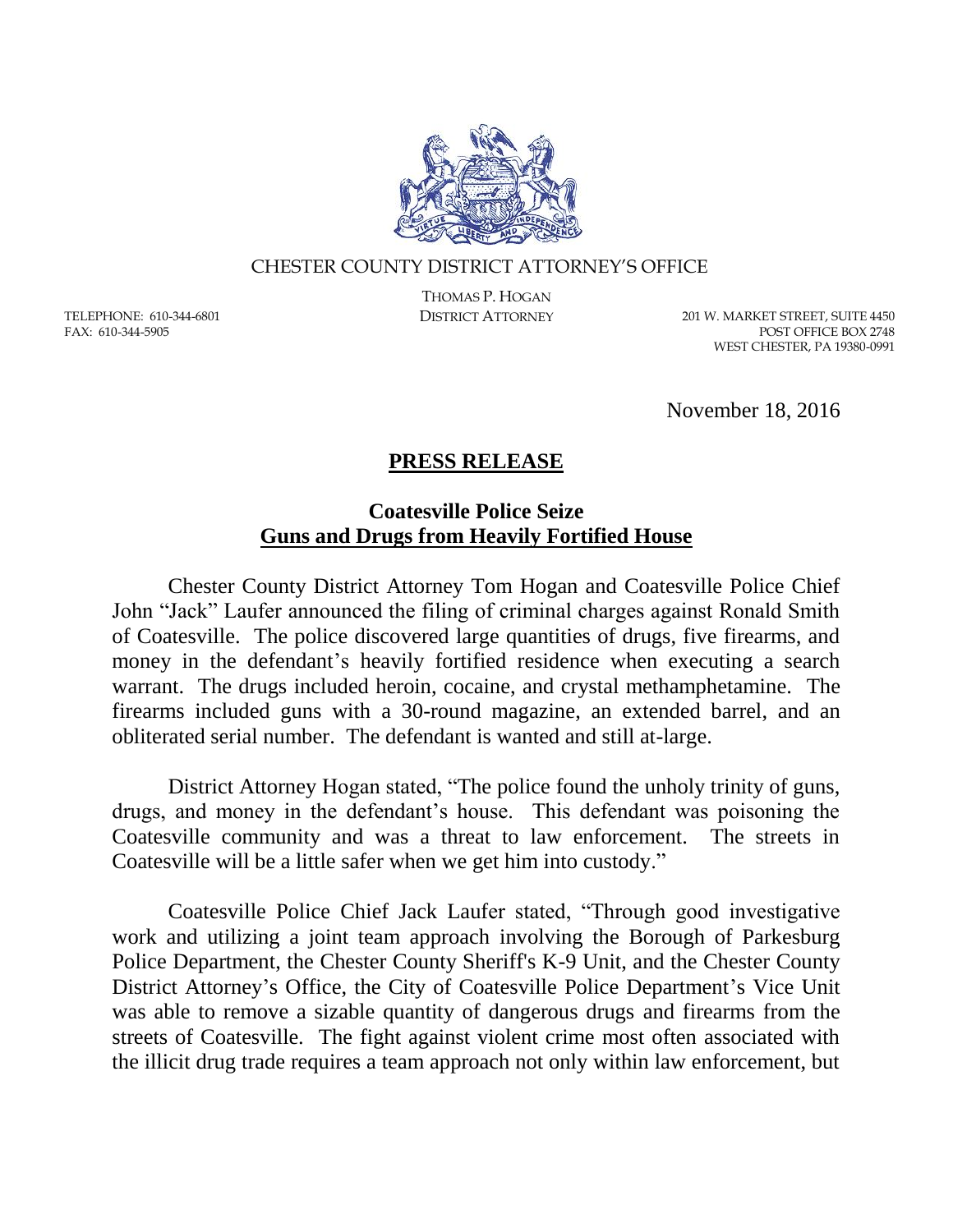also with the community we serve. Together we can bring about positive change within the City of Coatesville."

The defendant is 41 years old. He resided at 438 Valley Road, Coatesville, Pennsylvania. He was unemployed.

The allegations of the criminal complaint are as follows:  $\frac{1}{1}$ 

Based on drug activity out of the defendant's residence at 438 Valley Road in Coatesville, the police obtained a search warrant for the residence. The police executed the search warrant on November 11, 2016.

The police discovered that the defendant's residence was heavily fortified and contained surveillance equipment consistent with drug dealing. The front door was reinforced with a steel security bar. There were surveillance cameras both outside and inside the residence, as well as a monitor showing live video feed from the cameras. The defendant's personal belongings and correspondence were present throughout the residence.

Inside the residence, police found large quantities of cocaine (both powder and crack), heroin, crystal methamphetamine, prescription pills, and marijuana. The home included digital scales to weigh drugs, plastic baggies for packaging, and a cutting agent to increase the weight of the drugs. There also was a safe for storing drugs and cash present in the house.

The police also located and seized numerous firearms, including: a long rifle with a scope, a revolver with an obliterated serial number, a .357 magnum revolver with an extended barrel, a Tec-9 semiautomatic firearm, and a Colt .380 caliber semiautomatic firearm with high capacity magazines. The defendant is prohibited from possessing firearms under Pennsylvania law.

The defendant has been charged with possession with intent to distribute drugs, firearms offenses, and related charges. He currently is a fugitive.

District Attorney Hogan added, "The defendant was running a full-service pharmacy for illegal drugs. He chose to protect his illicit activity in a fortified bunker and with prohibited firearms. However, persistent efforts and good

 $\overline{a}$ 

 $<sup>1</sup>$  A criminal defendant is presumed innocent until proven guilty in court.</sup>